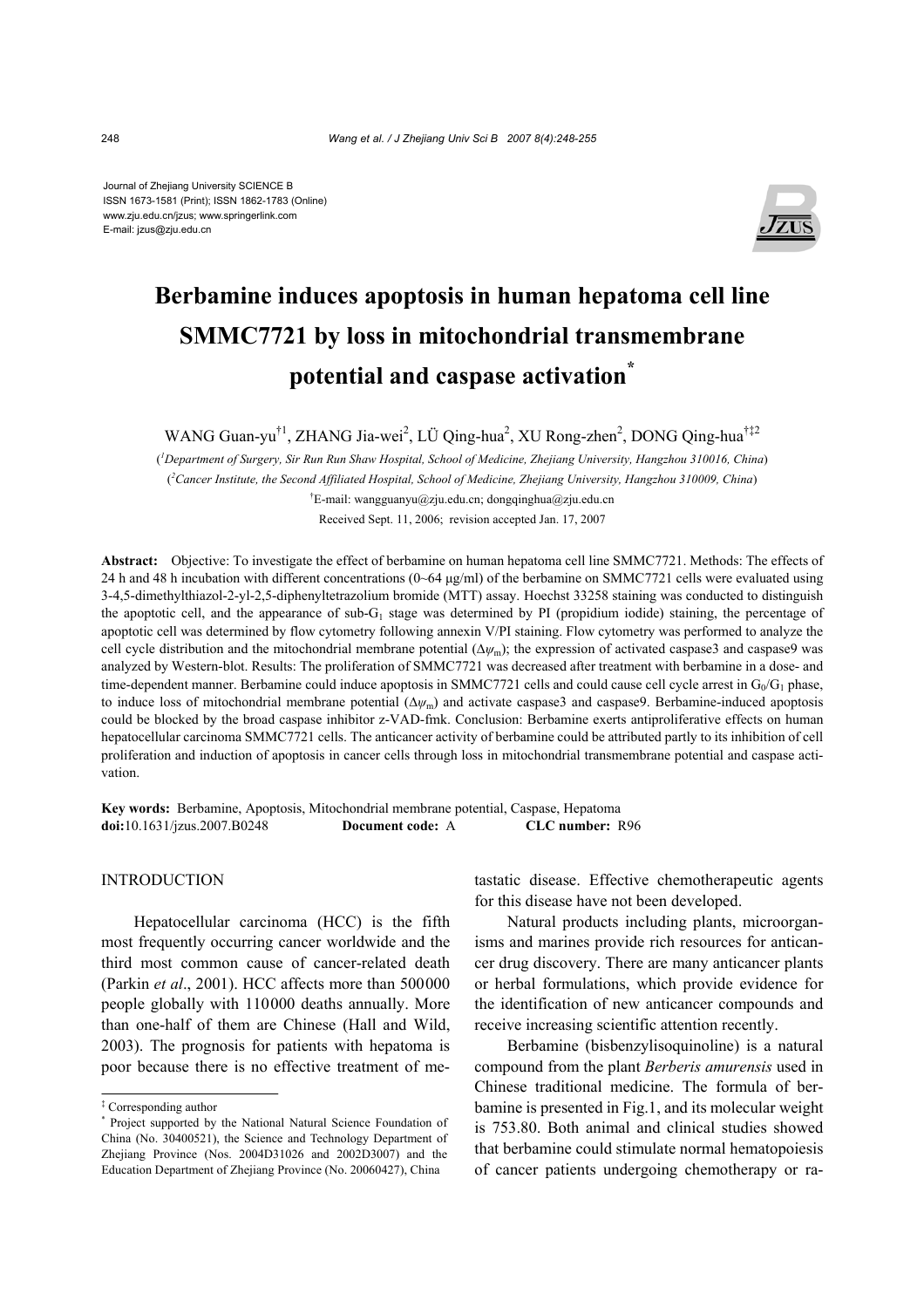diotherapy and has been used to protect tumor patients from cytotoxic effects of chemotherapeutic agents on bone marrow (Yang *et al*., 1982; Liu and Zhou, 1996; Ge *et al*., 1998). Some studies showed that berbamine has anti-inflammatory, anti-arrhythmic effects and antineoplastic activity (Zhu and Sui, 1986; Xu *et al*., 2004; Küpeli *et al*., 2002). In previous studies, we found that berbamine could induce apoptosis of Bcr/Abl-positive K562 leukemia cells by suppressing the expression of Bcr/Abl fusion gene and activation of caspase3, and that berbamine could also reverse multidrug resistance by reducing P-glycoprotein expression (Wu *et al*., 2005; Xu *et al*., 2006; Dong *et al*., 2004; Sun *et al*., 2006). However, its effect on other kinds of cancer and the mechanism are poorly understood. In this study, we evaluated the anti-tumor effect of berbamine on human hepatoma cell line SMMC7721 in vitro.



**Fig.1 The structural formula of berbamine** 

#### MATERIALS AND METHODS

## **Chemicals and reagents**

Fetal calf serum (FCS), RPMI 1640 and antibiotic-antimycotic (100×) were purchased from Gibocal BRL (Gaithersburg, MD, USA). A stock solution of berbamine (1 mg/ml) in saline was prepared, from which a series of working dilutions were made. Berbamine, dimethyl sulfoxide (DMSO), 3-4,5-dimethylthiazol-2-yl-2,5-diphenyltetrazolium bromide (MTT), tryspin-EDTA, Hoechst 33258, Rhodamine123, PI (propidium iodide) and ribonuclease (RNase) were purchased from Sigma Chemical Co. (St Louis, USA). Annexin V-FLUOS staining kit was purchased from Immunotec (Marseille, France). PE-caspase3, mouse IgG-PE, cytoperm/cytofix kit were purchased from BD PharMingen (San Diego, CA, USA). Caspase inhibitor (z-VAD-fmk) was purchased from Biovision (Mountain View, CA, USA). Caspase3 and

caspase9 antibody were purchased from Cell Signaling (Beverly, MA, USA).

#### **Cell lines and culture**

Hepatoma cell line SMMC7721 was obtained from Cancer Institute of Zhejiang University and cultured in RPMI 1640 medium supplemented with 10% FCS and antibiotics in a humidified atmosphere of 5%  $CO<sub>2</sub>$  at 37 °C.

#### **Cell growth inhibition assay**

Cells (5000 well<sup>-1</sup>) were plated in 96-well plates in 200 µl of the complete RPMI 1640 medium. After cells were permitted to adhere for 24 h, then freshed medium containing different dose of berbamine from 0~64  $\mu$ g/ml. After 24 h or 48 h,  $IC_{50}$  value was calculated by the MTT method. Cells were incubated at 37 °C in 50  $\mu$ l of MTT (5 mg/ml) for 4 h. After the medium and MTT were removed, 200 µl of DMSO were added to each well, and then placed on a plate shaker for 5 min at room temperature. Absorbance at 570 nm of the mixture was measured using a microplate ELISA reader. Cell survival rate was calculated as the percentage of MTT inhibition as follows: percentage of survival=(mean experimental absorbance/mean control absorbance)×100%.

## **Staining of apoptotic cells with Hoechst 33258**

After drug treatment, cells were washed with 0.1 mol/L PBS (pH 7.2) and resuspended in the same buffer. One hundred microlitres of cell suspension  $(1\times10^6 \text{ ml}^{-1})$  was incubated with 1 µl of Hoechst  $33258$  (1 mg/ml in ddH<sub>2</sub>O) for 10 min. Apoptotic cells were evaluated by fluorescence microscopy.

# **Flow cytometric analysis of cell cycle status and apoptosis**

The flow cytometric evaluation of the cell cycle status and apoptosis was performed according to a method described previously (Dong *et al*., 2004). In brief,  $2 \times 10^6$  cells were treated with berbamine (0~50) µg/ml), and then washed twice with PBS. The cells were fixed overnight with cold 70% ethanol, following staining with PI solution containing 50 µg/ml PI and 10 µg/ml RNase. After incubation at room temperature for 60 min, cells were analyzed by flow cytometry (FACSCalibur; Becton Dickinson, USA) using Cell Quest software. The percentage of cells in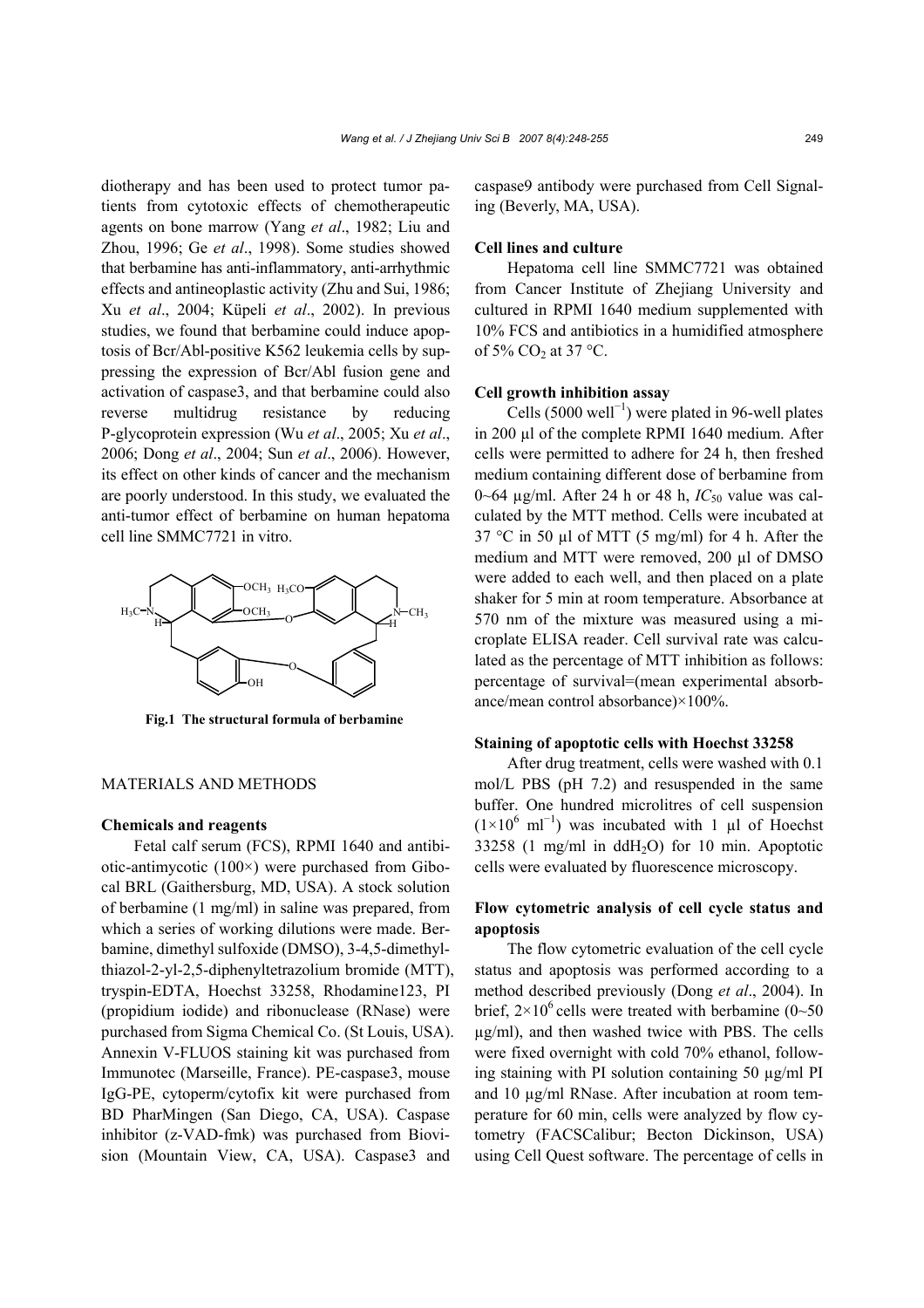the apoptotic sub-G<sub>1</sub> and G<sub>1</sub>, S-phase, and G<sub>2</sub>-M phase were calculated using Modfit software.

## **Annexin V/propidium iodide (PI) staining assay**

Apoptosis was assessed by measuring membrane redistribution of phosphatidilserine using an annexin V-FITC apoptosis detection kit (Koopman *et al*., 1994). According to the manufacturer's protocol, after drug treatments, cells were collected and washed twice with PBS, followed by being resuspended in 500 µl of staining solution containing FITC-conjugated annexin V antibody  $(5 \mu l)$  and propidium iodide (PI, 5 µl of 250 µg/ml stock solution). After incubation on ice for 30 min, cells were analyzed by flow cytometry. Basal apoptosis and necrosis were identically determined on untreated cells. The percentage of cells undergoing apoptosis was determined by three independent experiments.

## **Flow cytometry assay for mitochondrial membrane potential**  $(\Delta\psi_m)$

After drug treatment, cells were collected and washed twice with PBS, then incubated in the presence of Rhodamine123 (final concentration of 2.5 µg/ml) for 10 min in the dark. Cells were washed with 0.1 mol/L PBS and resuspended in the same buffer. The mitochondrial membrane potential (∆*ψ*m) was analyzed by flow cytometry.

#### **Flow cytometry assay for activated caspase3**

After drug treatment, cells were collected and treated by cytoperm/cytofix kit according to the manufacturer's protocol, and then labelled with caspase3 McAb-PE. Mouse IgG-PE was used as isotype control. The cells were analyzed by flow cytometer.

## **Western-blot**

Cell lysates were prepared and quantified according to established methods. To each well of a 10% SDS-polyacrylamide gel, 30 µg total protein was applied, electrophoresed, and transferred to PVDF membrane. Membranes were blocked using Trisbuffered saline with 5% nonfat milk. Blots were then probed with the primary antibody mouse anti-caspase3 or caspase9, in blocking buffer, and subsequently by a secondary anti-mouse IgG antibody. Detection was done using chemiluminescence kit (Pierce, Rockford, USA). The expression of actin was used as a control.

#### **Statistical analysis**

Data obtained represented mean values of at least three different experiments and were expressed as the mean±*SD*. Statistical analysis was determined by Student's *t*-test. *P*<0.05 was considered statistically significant.

## **RESULTS**

#### **Berbamine inhibits the growth of SMMC7721**

To determine whether berbamine has growthinhibitory effects on hepatoma SMMC7721 cells, cells were exposed to different concentrations of berbamine  $(0~64 \text{ µg/ml})$  for 24 h and 48 h. The cell growth was evaluated by MTT assay. As presented in Fig.2, berbamine treatment resulted in inhibition of the growth of SMMC7721. Results demonstrated that the SMMC7721 cell viability was inhibited by berbamine at 24 h in a dose-dependent manner, the  $IC_{50}$ value was  $(22.8\pm1.3)$  µg/ml. Similarly, a dose-dependent inhibition of SMMC7721 cell growth mediated by berbamine was observed at 48 h with an *IC*<sub>50</sub> value of (10.9±0.5) μg/ml (Fig.2).



**Fig.2 Effects of berbamine on the growth of SMMC7721 cells for 24 h or 48 h. The activity was compared to the control well of the same cells and the results were presented as mean±***SD* **for triplicate** 

### **Berbamine induces apoptosis of SMMC7721**

To define whether berbamine-mediated growthinhibitory activity is associated with apoptosis, we used Hoechst 33258 to investigate the changes in the cells' nuclei. Normal cells showed homogeneous staining of their nuclei. In contrast, when cells were treated with berbamine  $(25 \mu g/ml$  for  $24 \text{ h}$ ), apoptotic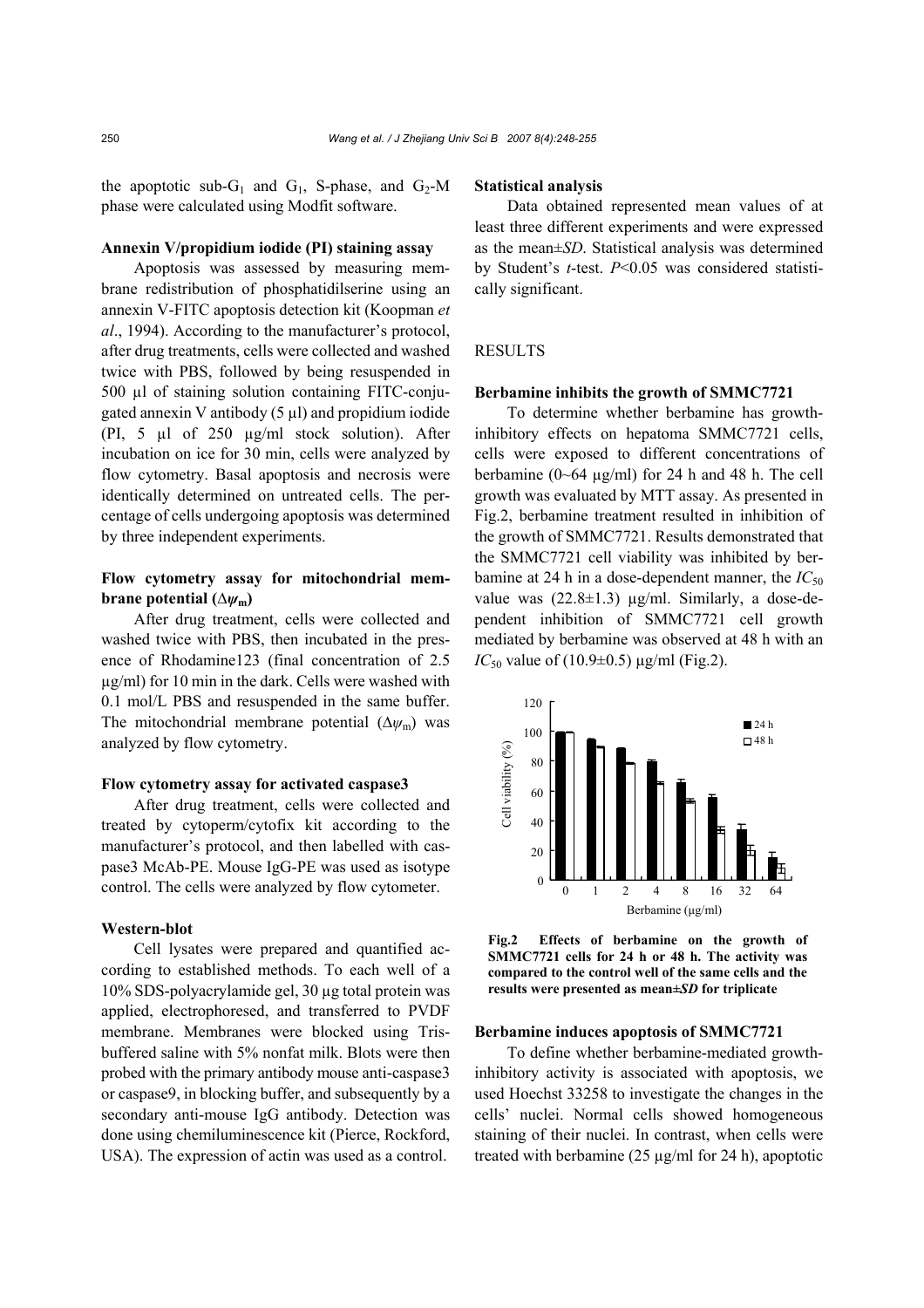Simultaneous staining with annexin V-FLOUS and PI distinguished between intact cells, early apoptosis, late apoptosis and cell death. Assessment of SMMC7721 cells exposed to 25 µg/ml berbamine for different lengths of time (0, 12, 24 and 48 h) showed that 2%, 13%, 52%, 68% cells respectively were undergoing apoptosis. This indicated that berbamine can induce apoptosis in SMMC7721 cells in a time-dependent manner (Fig.4).

### **Berbamine induces cell cycle arrest in G<sub>0</sub>/G<sub>1</sub> phase**

To assess the effect of berbamine on cell cycle progression, SMMC7721 cells were harvested after 0, 12, 24 and 48 h exposure to 25 µg/ml berbamine and stained with PI for flow cytometry analysis and the results were shown in Fig.5. The sub- $G_1$  population indicated apoptotic-associated chromatin degradation. As the treatment time increased, the percentage of cells in sub- $G_1$  significantly increased from 0.62% (control), 1.31% (12 h), and 50.32% (24 h) to 65.12% (48 h). In the non-apoptotic population, there was no apparently significant change in the cell cycle distribution after 12 h exposure to berbamine. But after 24 h and 48 h exposure to berbamine, cells in  $G_0/G_1$ phase increased from  $61.52\%$  (control) to  $66.0\%$  (24 h) and 75.09% (48 h), and the  $G_2/M$  phase decreased from 14.17% (control) to 8.64% (24 h) and 2.37% (48 h) (Fig.5).

# **Mitochondrial membrane depolarizes in berbamine-treated cells**

To determine involvement of mitochondrial mediated pathway in berbamine-induced apoptotic cell death, we measured changes in ∆*ψ*m. Berbamine treatment to SMMC7721 cells resulted in a rapid dissipation of ∆*ψ*m in a time-dependent manner (Fig.6). Flow cytometric results revealed high level of Rhodamine123 binding (92.5%) to the mitochondrial of untreated SMMC7721 cells. There is a decrease in the fluorescence (90.61%) after 12 h exposure to berbamine. However, a significant decrease in the fluorescence was observed starting from 24 h (34.29%) and 48 h (20.15%) after berbamine treatment.

# **Berbamine induces activation of caspase3 and caspase9**

To determine whether caspase3 plays a role in berbamine mediated apoptosis of SMMC7721 cells, we assessed the activated caspase3 protein level of the SMMC7721 cells before and after treatment with berbamine using flow cytometry (FCM). As shown in Fig.7a. After SMMC7721 cells were exposed to berbamine for different time (0, 12, 24, 48 h), the percentage of activated caspase3 increased from 1%, 3%, 14% to 28%. Western-blot result showed that pro-caspase3 decreased (Fig.7b). We also assessed the caspase9 level. As shown in Fig.7c, the cleaved caspase9 increased in a time-dependent manner. To further define the role of caspase in berbamine-induced apoptosis, cells were pretreated with broad-spectrum caspase inhibitor, z-VAD-fmk. Cells were treated with 100 µmol/L of z-VAD-fmk 2 h before berbamine treatment. Apoptosis was detected 24 h after treatment. As shown in Fig.7d, z-VAD-fmk attenuated berbamine-induced apoptosis did not inhibit berbamine-induced apoptosis completely. These findings suggest that the mechanism of SMMC7721 cell apoptosis induced by berbamine is involved in activation of caspase.

# DISCUSSION

Berbamine is a natural small molecular compound from plant *Berberis amurensis*, it has been used widely, because of its immune protection function and activities, such as stimulating normal hematopoiesis, being anti-inflammatory, anti-arrhythmic, etc. Although some studies showed berbamine had anti-leukemia activity (Wu *et al*., 2005; Xu *et al*., 2006), it was still not applied in clinic cancer treatment, as its effect on other kinds of cancer and the mechanism are poorly understood.

The present study found that berbamine had antiproliferative effect on human hepatocellular carcinoma SMMC7721 cells in dose-dependent manner. Berbamine can induce apoptosis, loss in mitochondrial transmembrane potential (MTP) and active caspase3 in SMMC7721 cells.

Apoptosis is a genetic program that allows control of cellular homeostasis. Disruption of apoptosis can contribute to a number of diseases, including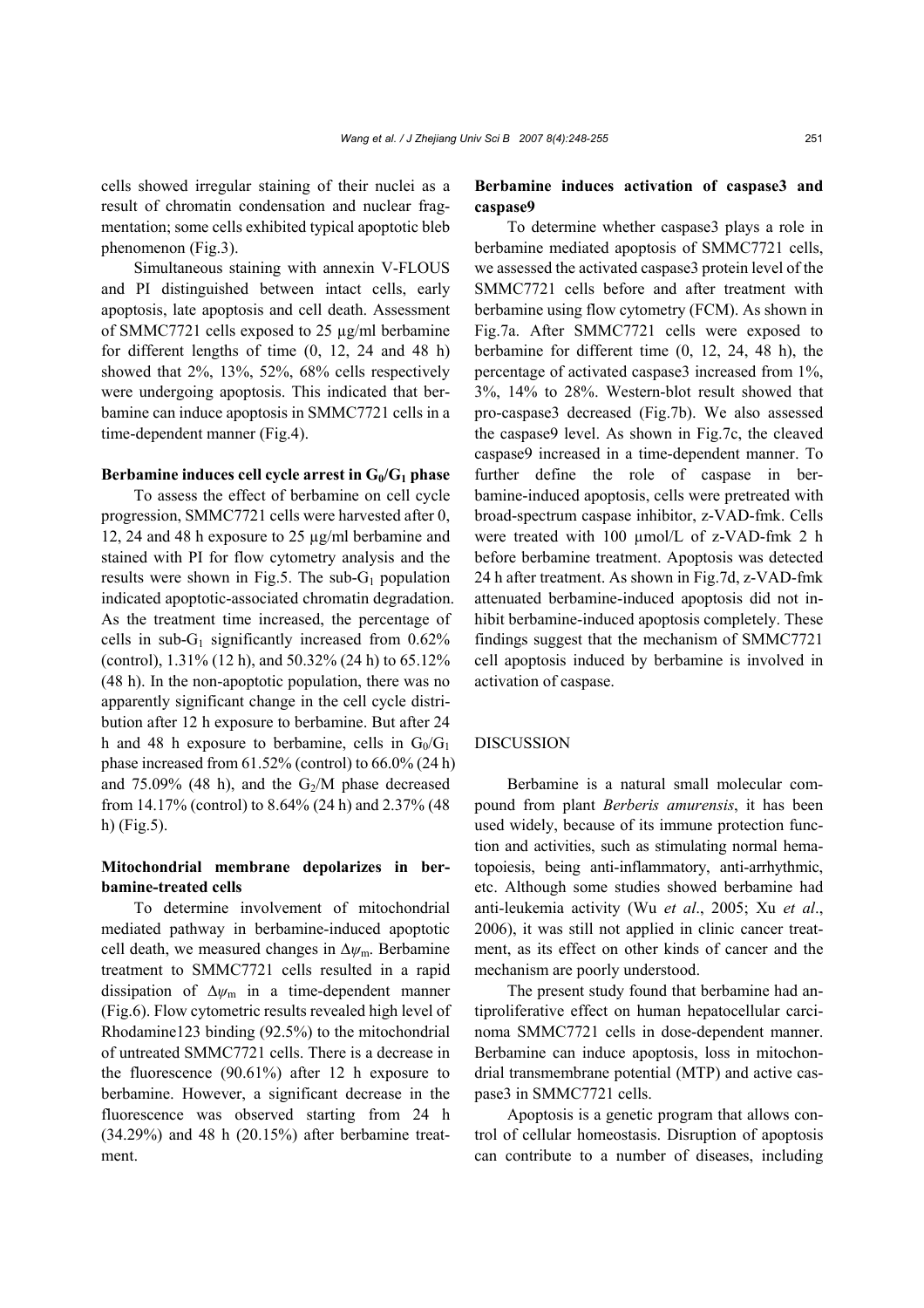

**Fig.3 Fluorescence photomicrographs of cells stained with Hoechst 33258 (400×). (a) Untreated SMMC7721 cells showing diffusely stained intact nuclei; (b) After SMMC7721 cells treated with berbamine 25 µg/ml for 24 h, apoptotic cells showed the condensed chromatin**



(b)

**Fig.4 (a) Fluorescence-activated sorting analysis of annexin-V-FITC/PI for quantification of berbamine-induced apoptosis in SMMC7721 cells. 1: untreated, 2: treated for 8 h, 3: treated for 16 h, 4: treated for 24 h; (b) Time-dependent alteration of apoptosis induced by berbamine 25 µg/ml. Each value is the mean±***SD* **of three determinations. \*** *P***<0.001 vs control** 



**Fig.5 Alteration of cell cycle distribution induced by berbamine (25 µg/ml) for different time. Cells were fixed and stained with PI. The percentage of non-apoptotic cells within each cell cycle was determined by FCM. Compared to the control, berbamine could induce apoptosis (increasing sub-G1 population). (a) Untreated SMMC7721 cells; (b) SMMC7721 cells treated for 12 h; (c) SMMC7721 cells treated for 24 h; (d) SMMC7721 cells treated for 48 h**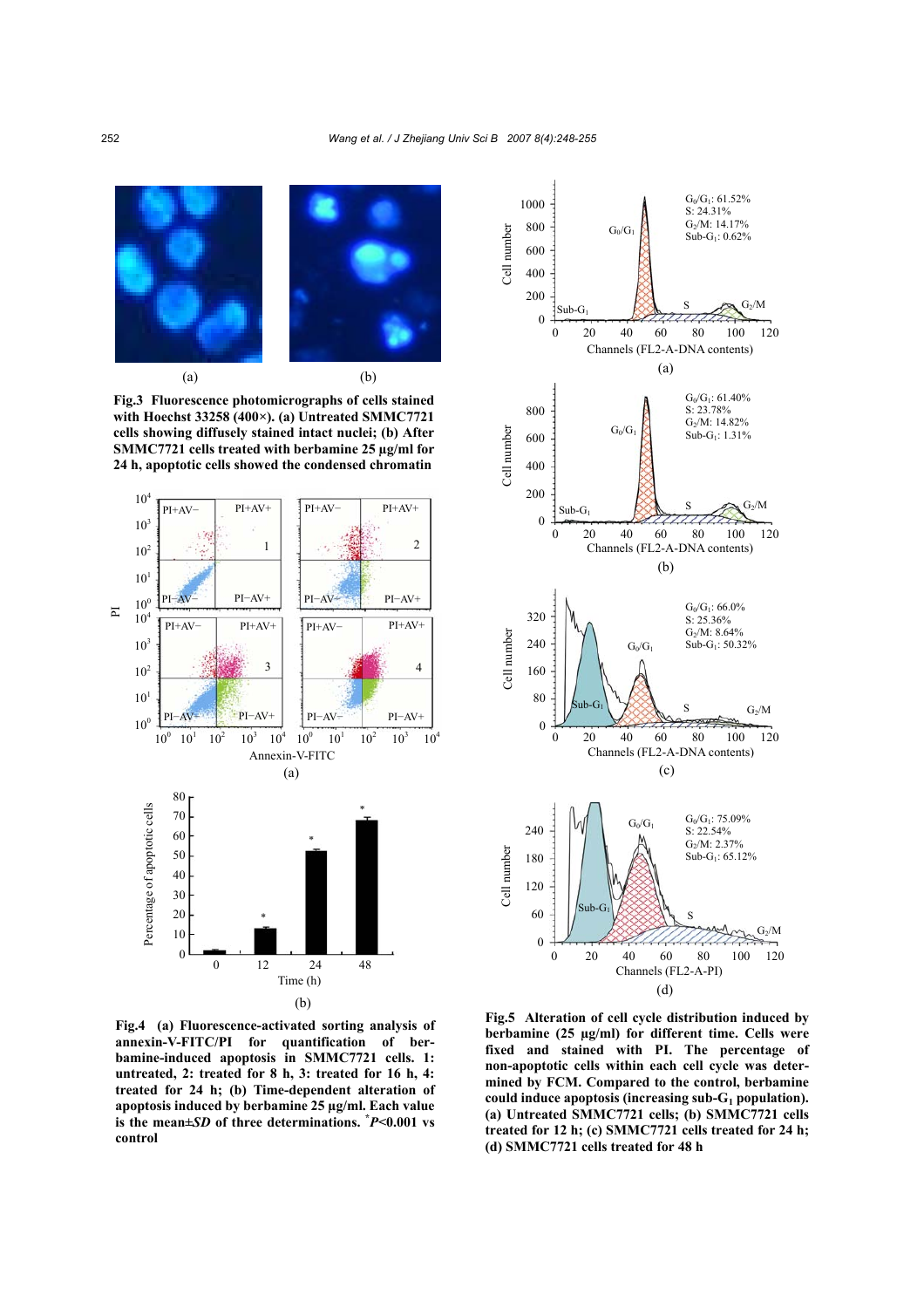

**Fig.6 Effect of berbamine on the changes in mitochondrial membrane potential. Loss in mitochondrial membrane potential was analyzed by FCM at a single cell level using Rhodamine123 as fluorescent probe. After berbamine treatment, cells were stained with Rhodamine123, analyzed on a flow cytometer and histogram display of Rhodamine123 (***x***-axis) vs counts (***y***-axis) has been shown in logarithmic fluorescence intensity. Data were representative of three similar experiments** 

(a) Untreated SMMC7721 cells; (b) SMMC7721 cells treated for 12 h; (c) SMMC7721 cells treated for 24 h; (d) SMMC7721 cells treated for 48 h

cancer (Thompson, 1995; Schmitt and Lowe, 1999). Activation of apoptotic pathway is a key mechanism by which cytotoxic drugs kill cancer cells. Black tea, tanshinone IIA and other natural products inhibit tumor growth (Bhattacharyya *et al*., 2005: Wang *et al*., 2005; Hsu *et al*., 2005). Nucleus condensation and apoptotic bodies appearance are universal characteristics of cells undergoing apoptosis. Furthermore, apoptotic cells showed a decreased DNA content below the  $G_0/G_1$  level of that defined as 'sub- $G_1$ ' peak. Annexin V-FITC/PI labelling analysis showed the externalization of phosphatidylserine (PS). Our results indicated that berbamine could induce apoptosis in time-dependent manner. It suggests that the growth inhibition of berbamine for SMMC7721 cells is caused by apoptosis.

Disturbance of the cancer cell cycle is one of therapeutic targets for development of new anticancer drugs (Carnero, 2002), accumulated evidence has shown that cell cycle arrest might result in apoptosis due to the existence of cell cycle checkpoint and feedback control (Pietenpol and Stewart, 2002). But



**Fig.7 (a) Berbamine induced apoptosis through activating caspase3. The activation of caspase3 in SMMC7721 cells was assessed by flow cytometry; (b) Western-blot showed pro-caspase3 protein level change. Cells were treated with berbamine (25 µg/ml) for indicated times; (c) Berbamine induced apoptosis through activating caspase9. The activation of caspase9 in SMMC7721 cells was assessed by Western-blot. Cells were treated with berbamine (25 µg/ml) for indicated times; (d) Effects of caspase inhibitor, z-VAD-fmk, on berbamine-induced apoptosis detected by annexin V-staining. Apoptotic cells were determined 24 h after treatment with berbamine (25 µg/ml) in the presence (+) or absence (−) of z-VAD-fmk. Each value is the mean±***SD* **of three determinations**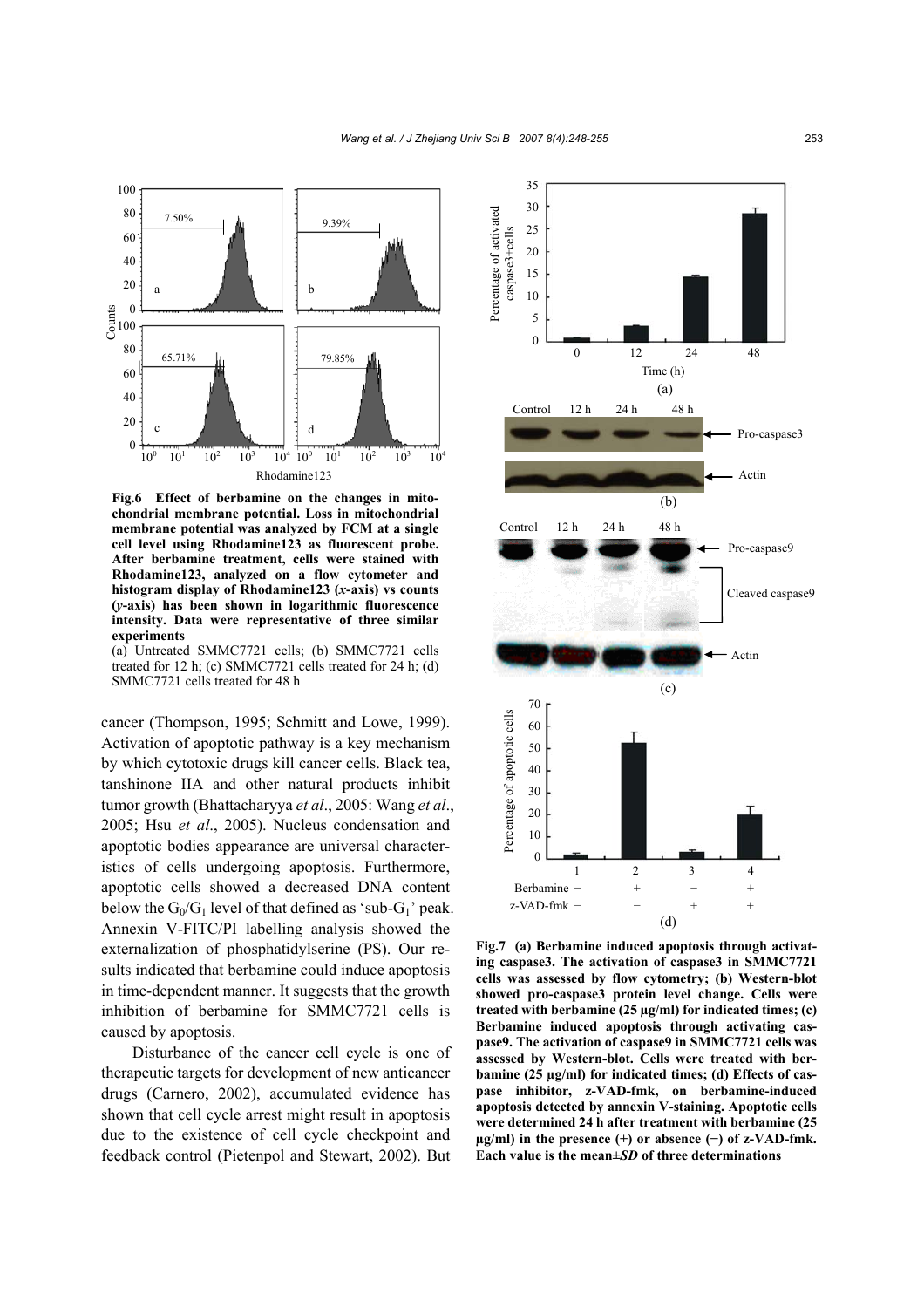several evidences have suggested that some anticancer drug induced apoptosis may occur via a signaling pathway independent of cell cycle arrest (Hsu *et al*., 2005). The result of cell cycle analysis evaluated by flow cytometry showed that berbamine could induce cell cycle arrest in  $G_0/G_1$  phase. It suggests that apoptosis induced by berbamine is related to cell cycle arrest.

Activation of the family of caspases was known as a crucial mechanism for induction of death signals to apoptosis. Caspases participate in a cascade that is triggered in response to proapoptotic signals and culminates in cleavage of a set of proteins, resulting in disassembly of the cell (Enari *et al*., 1998; Thornberry and Lazebnik, 1998). Caspase3 is the primary activator of apoptotic DNA fragmentation (Wolf *et al*., 1999). Our results showed that berbamine can cause activated caspase3 and caspase9 in time-dependent manner. Elevation of caspase3 and caspase9 by berbamine was initiated after 12 h of berbamine exposure and maintained to 48 h. Our other results also showed that berbamine-induced apoptosis on SMMC7721 cells could be inhibited after broad caspase inhibitor z-VAD-fmk pretreatment. It indicates that berbamine induced apoptosis is mediated by caspase-dependent pathway.

During apoptosis divergent cellular stresses like DNA damage, etc. also converge on mitochondria. Recent reports provided evidence that MTP has a key role in controlling apoptotic responses in cells (Marchetti *et al*., 1996). Decrease in MTP is the early change in the mitochondria-mediated apoptosis. Loss of MTP changes mitochondrial permeability that triggers opening of the permeability transition (PT) pore (Green and Reed, 1998), which has been implicated as a critical stage in apoptosis in isolated mitochondria and several cellular models (Pallis *et al*., 2001). PT pore opening allows release of factors, e.g., cytochrome c, that initiate the final and degradative phase of apoptosis, such as caspase3, 6, and 9, which in turn cleave a number of cellular proteins, facilitating the final destruction of the cell (Hirsch *et al*., 1997; Bossy-Wetzel and Green, 1999). Our studies indicated that treatment with berbamine could dramatically induce loss of ∆*ψ*m, in SMMC7721 cells. These data suggest berbamine-induced apoptosis also by loss in MTP.

In summary, the potential anticancer activity of

berbamine against human tumor hepatocellular carcinoma was investigated. Berbamine exhibited a strong inhibitory effect on the proliferation of SMMC7721 cells in vitro. The anticancer activity of berbamine could be attributed in part to its inhibition of proliferation and apoptosis induction of cancer cells through causing cell cycle arrest in  $G_0/G_1$  phase, loss in MTP and caspase activation. The anti-tumor effects reported here are valuable for further investigation.

## **References**

- Bhattacharyya, A., Lahiry, L., Mandal, D., Sa, G., Das, T., 2005. Black tea induces tumor cell apoptosis by Bax translocation, loss in mitochondrial transmembrane potential, cytochrome c release and caspase activation. *Int. J. Cancer*, **117**(2):308-315. [doi:10.1002/ijc.21075]
- Bossy-Wetzel, E., Green, D.R., 1999. Caspases induce cytochrome c release from mitochondria by activating cytosolic factors. *J. Biol. Chem.*, **274**(25):17484-17490. [doi:10.1074/jbc.274.25.17484]
- Carnero, A., 2002. Targeting the cell cycle for cancer therapy. *Br. J. Cancer*, **87**(2):129-133. [doi:10.1038/sj.bjc. 6600458]
- Dong, Q.H., Zheng, S., Xu, R.Z., Lu, Q.H., He, L.M., 2004. Study on effect of berbamine on multidrug resistance leukemia K562/Adr cells. *Zhongguo Zhong Xi Yi Jie He Za Zhi*, **24**(9):820-822 (in Chinese).
- Enari, M., Sakahira, H., Yokoyama, H., Okawa, K., Iwamatsu, A., Nagata, S.A., 1998. A caspase-activated DNase that degrades DNA during apoptosis and its inhibitor ICAD. *Nature*, **391**(6662):43-50. [doi:10.1038/34112]
- Ge, M.Z., Liu, X., Zhang, Y., 1998. An experiment on immune protection function of berbamine in mice injury by irradiation. *Immunol. J.*, **14**:238-240 (in Chinese).
- Green, D.R., Reed, J.C., 1998. Mitochondria and apoptosis. *Science*, **281**(5381):1309-1312. [doi:10.1126/science.281. 5381.1309]
- Hall, A.J., Wild, C.P., 2003. Liver cancer in low and middle income countries. *BMJ*, **326**(7397):994-995. [doi:10. 1136/bmj.326.7397.994]
- Hirsch, T., Marchetti, P., Susin, S.A., Dallaporta, B., Zamzami, N., Marzo, I., Geuskens, M., Kroemer, G., 1997. The apoptosis-necrosis paradox. Apoptogenic proteases activated after mitochondrial permeability transition determine the model of cell death. *Oncogene*, **15**(13): 1573-1581. [doi:10.1038/sj.onc.1201324]
- Hsu, Y.L., Kuo, Y.C., Kuo, P.L., Ng, L.T., Kuo, Y.H., Lin, C.C., 2005. Apoptotic effects of extract from *Antrodia camphorate* fruiting bodies in human hepatocellular carcinoma cell lines. *Cancer Lett.*, **221**(1):77-89. [doi:10. 1016/j.canlet.2004.08.012]
- Koopman, G., Reutelingsperger, C.M.P., Kuijten, G.A.M., Keehnen, R.M.J., Pals, S.T., van Oers, M.T.J., 1994. Annexin V for flow cytometric detection of phosphati-